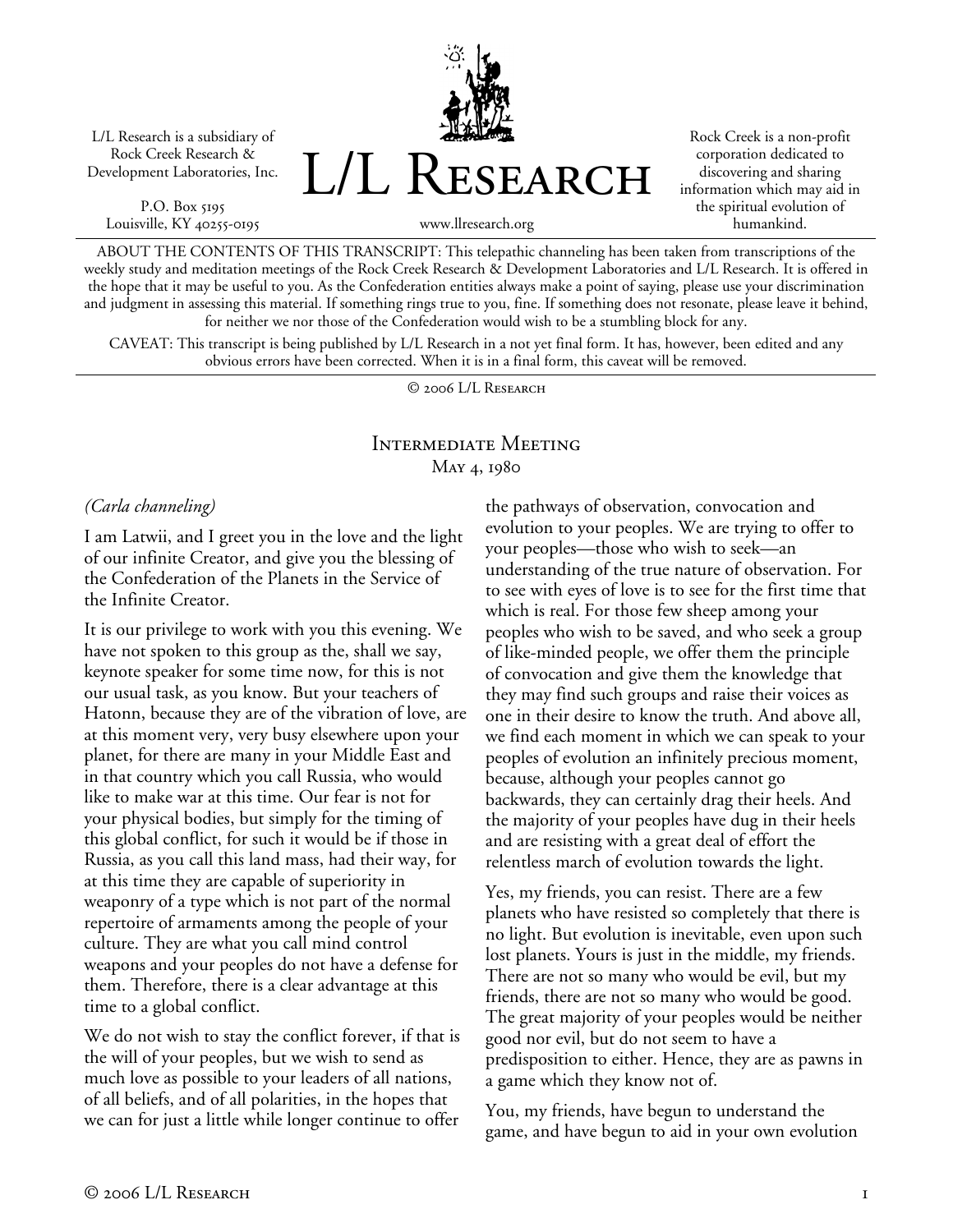by understanding the value of being polarized toward love. This is not an easy polarization and that teacher named Jesus would never have promised that it was easy. For he said, "If you would be my disciple, take up your cross and follow me." Did he mean, my friends, that all of you must go through life in some kind of terrible martyrdom, suffering in order to be wholesome? No, my friends. Your teacher laughed at weddings and changed water into wine so that his friends might make merry and rejoice. He had a very deep sense of humor and rarely felt sorry for himself. He knew the ways of love and he knew that the path involved is a stony path. The path of evolution is a rocky path.

The reason for this is very simple, my friends. Say that you are not aware of the process of evolution. You are therefore not responsible for your lessons. You react in a completely instinctual manor and through the catalyst of many, many lifetimes' experience you begin very slowly to develop. You may have a hard life, but the aspect of learning lessons will not seem a great part of it. However, when this student takes on the responsibility of the path towards truth, he will be given small quizzes along the way.

Now, everyone is given these quizzes, but most do not recognize them. The student recognizes them, and therefore has the responsibility for meeting them. If you are having difficulty loving an enemy, you will be faced with that problem until you have conquered it. If you have trouble with one enemy, that enemy may go away, but you will have another. If you are having trouble with some addiction either in thought, in action, or in temperance, the source of that addiction may go away but you will be challenged again. Each time that you have the choice between anger or some other negative emotion and calm acceptance and creative understanding and you choose the release of anger or some other negative emotion, you know—those of you who are on the path—that you must do it again, you have made an error, and that it will meet you, most surely.

Your entire planet, as a planetary consciousness, has not yet reached the level of conscious development. It is simply reacting as it has reacted for many thousands of years in a warlike and somewhat negative fashion.

It would be well, my friends, if you would meditate briefly for the success of our brothers and sisters of

Hatonn, and for peace in the world, for there are very critical occurrences at this time. We wish we could tell you how this will all come out because we like a good story as well as you, but we do not know the answer, we do not know the timetable, we do know the final outcome—for there is only one final outcome. In the battle between good and evil, that which survives will be neither good nor evil—but love. Good and evil are the light and the shadow of love. Love will prevail, but we do not know when and we do not know what will occur during these days while good and evil struggle upon your land.

We ask you especially to understand that in such a situation as you face now, each side is convinced of his own rightness and goodness, no one in this particular situation feels evil. No one accepts the role of the bad guy. Each feels that God, Allah or history is on his side. You may ponder that, my friends, for it will give you an insight into the true meaning of love, into the true nature of the Creator, and into the true oneness of all mankind upon your planet. You are fighting a civil war, my friends, for you are all planetary brothers and your national feelings and tribulation, difficulties, secret missions, secret weapons, and all the rest, remind us of a finger plotting against its hand, or one foot plotting against the other knee. We do not understand totally why you would wish to mutilate yourself. However, we accept that it is so. Nor do we judge you, for you are not unlike many of our brothers who have gone through similar sections of learning in their own evolution.

We ask you to lift up your hearts now, my friends, for we vibrate in the light and in the light there is no disharmony. We ask you to let these things drop away and to cleanse your soul as you would a garment, rinsing it in the cool, clear waters of a mountain stream until it is completely and utterly cleansed of nationalism, pride, glory and righteousness. We ask you to see those who you think are your enemies. Lift them up into the light, my friends, for they are your brothers. They are sad, they are puzzled, they do not know the light, they cannot recognize the light. Your own leader, my friends, knows the light and in his own way, is of a very pure nature. Many of your peoples do not understand the quality of light in the one who is your president at this time. We are aware, my friends, that it is not a practical or a prosperous characteristic, nevertheless it is inspiring to us to find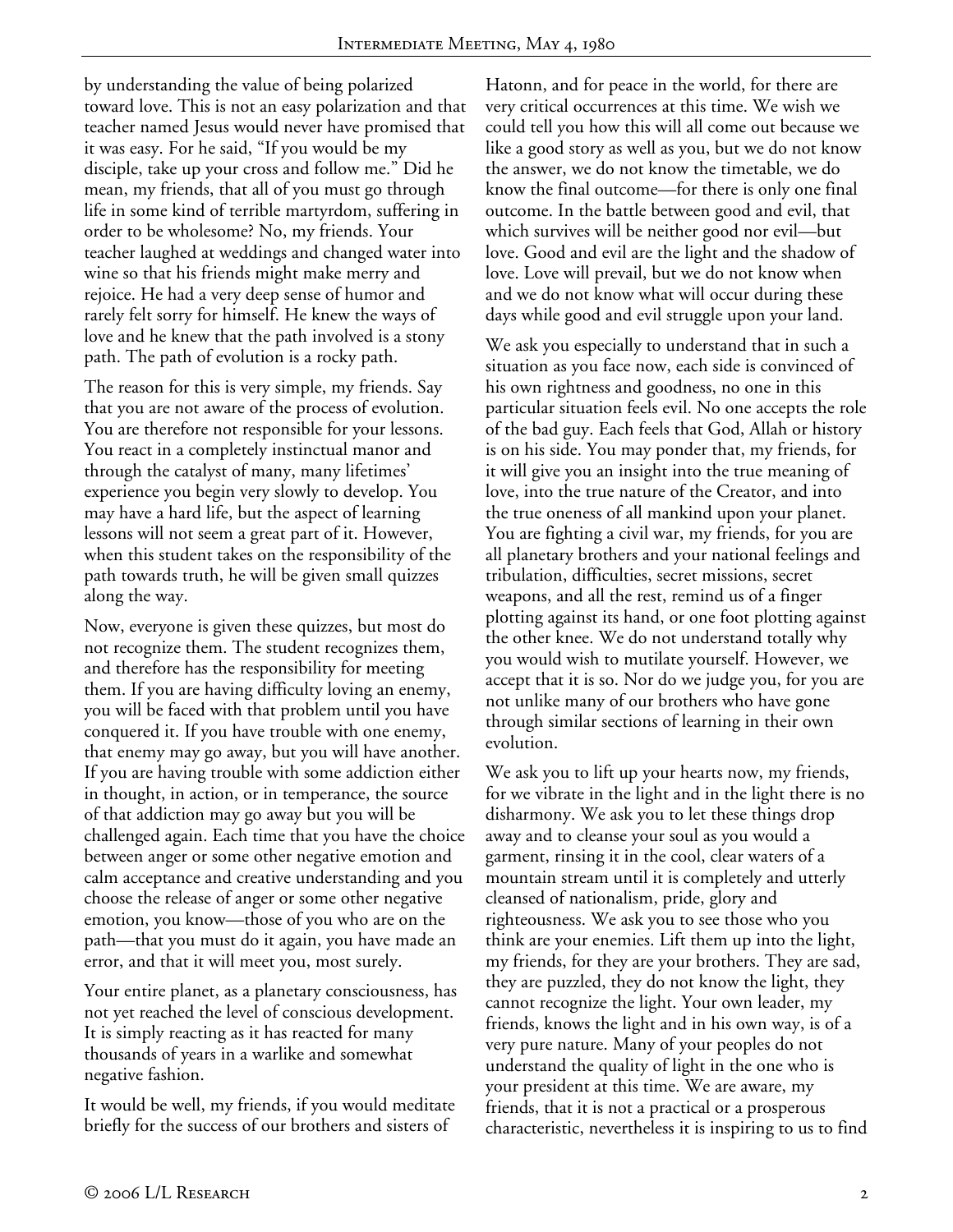anyone in a position of authority who is in the light. Lift him up also, my friends, for he knows where he is.

Feel the peace of this place which exists, my friends, inside yourselves. The light is white, but is not blinding and so may your understanding be to you. Keep that white light in your heart, my friends. Release all of the thoughts which we have given you, and settle back into your bodies now. You are of the light. You have understanding available to you. It will not blind you to action, however, it will make you more thoughtful. It will make you less understood, but it will make you more understanding.

I will pause at this time, that you may rest for a moment in silent meditation.

### *(Pause)*

I am Laitos, my friends, and I greet you in the love and the light of the infinite Creator. It is my privilege to join our brothers and sisters of Latwii in sharing our thoughts with you. We would like to pass among you at this time to work with each of you in the conditioning wave. If you would relax, we will be with each of you for a few moments.

#### *(Pause)*

I am with this instrument and I thank you for your help in opening yourself to us.

We very much enjoy working with each of your vibrations and find them most enjoyable. We are always with you. We ask you to think of us not as a wiser source than yourself, but only as a more experienced brother or sister, for we never know which you will get when you request our presence. We are more experienced and we share it with you just as your older brother might do. That is what we are here for, that is our mission here.

We can do so little for you, my friends, and we are so filled with the fire of love, and wish so dearly to give it to your peoples. As we dwell above you in our ship, we spend much time in prayer for your peoples, for we have heard your call for help and we are here, and yet we can do so little. We ask those of you who meditate to meditate just a bit more, we ask you to be on fire with love, for the Creator has made a mighty and beautiful creation and it is one with you and you are one with it, and all divisions are nothing but illusion. Reach out, my friends, when

you feel that it is in you to do so, reach out in love. Feel that inner glow, the warmth of that fire that is within you. It is real, it is not an illusion. That is who you are, that glow, that spark, that power created you from nothing and you are eternal.

Before this world rolled in a circle, you existed. A soul on a long path. Here you are, my friends, in this place, in this time, on your path. Your Creator can only speak through you. His hands can only reach through you. The words of love are only spoken through you. Thus, be open to inspiration, be open to kindness, to cheerfulness, to the simple actions, the smiles, the courtesies, the gentle touch, that make the people around you know, not that you are such a fine fellow, not that you are such a wonderful girl; no, my friends, that is not it. But that the Creator has created a marvelous and wonderful creation. One in which gladness is the total truth. Love is the total truth. Love is the total reality. Meditate, my friends, and feel this, and then let it shine forth in your eyes, through your lips, and by the service that you do.

I am Laitos, and I thank you for listening to me. But I felt that you had a desire to hear this this evening, and though I do not usually spend so much time speaking of philosophy, this evening I felt that while I was giving the conditioning wave, I would speak to you about love. I thank you for listening to me, and I will at this time pause and say adonai so that my brother may again speak with you. I leave you in love and light. I am Laitos.

## *(Pause)*

I am Latwii. I am again with this instrument. We are having trouble with this instrument, for she smells food and her concentration is wandering. We will work with this instrument, if you will have patience. I have a better contact with this instrument at this time, and would wish at this time to open the meeting to questions. Is there a question?

## **Questioner:** *(A question is asked about nationalism.)*

I am with the instrument. That is a very good question, my brother, and we must answer it not in your terms but in ours. There is no should or shouldn't to evolution. There is only the inevitable. At a certain point in your evolution you will no longer have groups that are smaller than the planetary consciousness, for you will have discovered that you are all men and women of Earth, as you call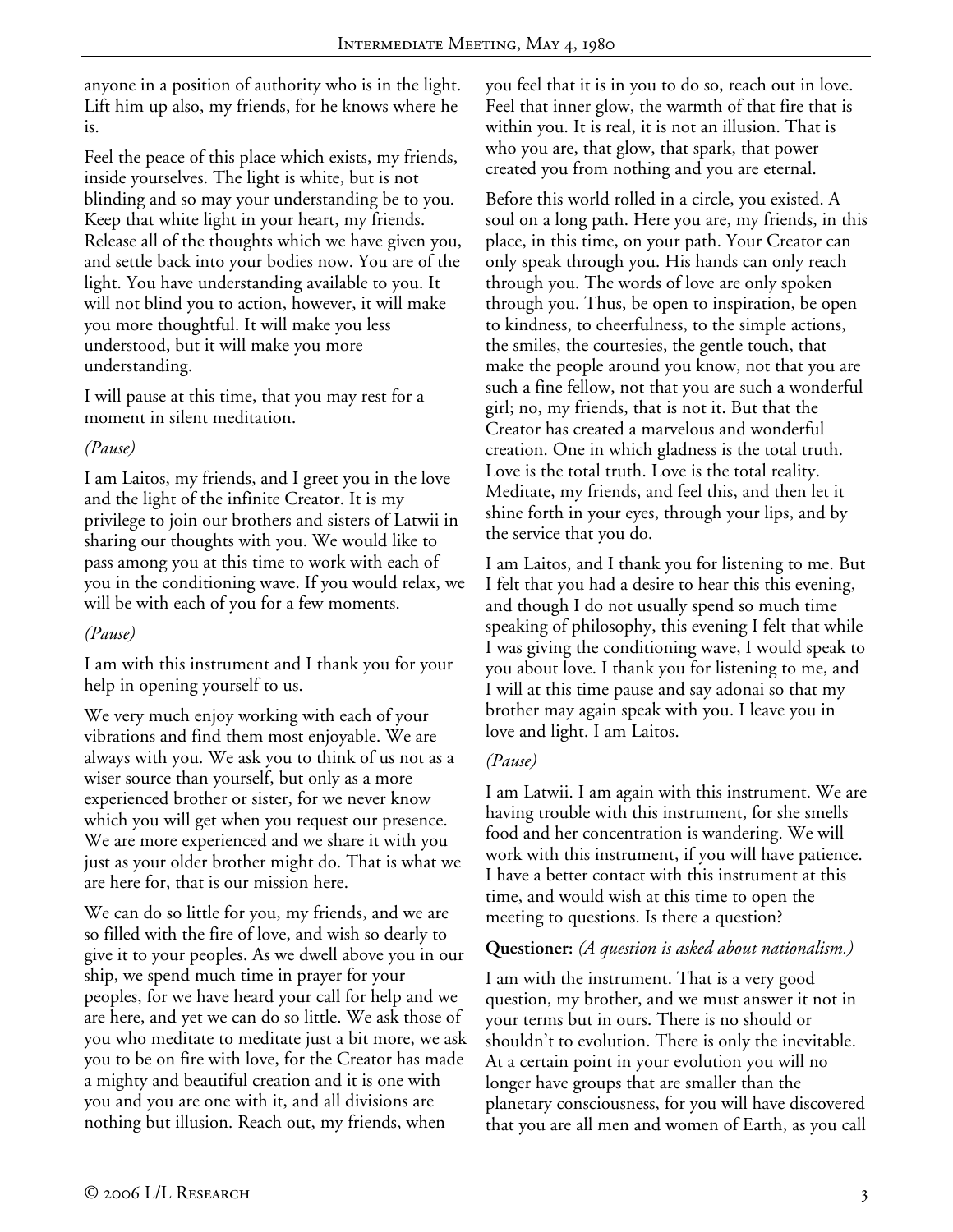your planet. We call your planet Sorrows. There are many names depending upon the quarter of the sky from which our ships have come. When that occurs, there will not be a feeling "nationalism," there will be a feeling of planetary oneness due to the fact that the true geographical entity upon your planet is the planet.

You will notice upon the maps that you have of your states and countries that say, for instance, you may have the state in which you reside colored pink, while the state called Indiana by your peoples colored yellow and the state called Ohio by your peoples colored blue. However, if you take off in what you call your airplane and achieve an altitude sufficient for you to see parts of those three states which is possible even in a small plane, you will notice that there is no obvious demarcation between your Kentucky, your Indiana, your Ohio, and moreover you will notice that they are not pink, yellow and blue, but are indeed all of a camouflage color of brown and green and some black, with ponds sparkling and rivers flowing here and there, knowing no boundaries other than the natural boundaries of altitude.

This is true of your entire planet. The feelings of nationalism are proper to your situation at this time. However, it is good for you and for all those who wish to live a loving and thoughtful life, to be aware that nationalism, while appropriate to the circumstance [in] which you find yourself, is part of an illusion. This illusion is taking place that you may grow. We are not speaking of physical growth but spiritual growth or, as we have said before, the evolution of spirit. Thus, if you can view the situation which you call political which demands nationalism at this time, in a light which includes the understanding that this is not the ultimate reality, only an illusion, then you may observe the illusion and attempt to understand the lessons which this particular illusion at this particular time is attempting to show you.

We earlier brought you to a place of light and specifically brought rulers, leaders of three nations deadlocked in a near war with each other, so that you could feel in your heart that the reality was that they and you are brothers, are one being. How can you serve the Creator with nationalist feelings? My friends, you will; you will serve the Creator, and it is not inappropriate to have the feelings that you have,

however it is appropriate to both to respond as the situation in the illusion requires you to respond, and to know beyond a shadow of a doubt that it is an illusion, and that you are, in truth, a child of the Creator. That whatever actions are necessary, you will do, but you will not do them with hate, with obsession, with pride, with righteousness, but only with compassion, both for yourself, for those who are of other nations, and for your Earth in its tribulation.

Have we made this clear to you, my brother?

**Questioner:** Yes.

Is there another question at this time?

#### **Questioner:** *(A question is asked about Russia's mind control weapons.)*

We are aware of your question and are examining this instrument's mind. However, as in the past, we find this instrument lacks many of the virtues of a scientific training. However, we will attempt to speak through her.

The mind has an electrical field and so does the Earth and so does every living thing. Weapons of a psychic or psychotronic nature—may we correct this instrument, she is not familiar with this subject matter. The pronunciation is "psy-ca-tronic." Those weapons know as psychic or psychotronic weapons are capable of sending a wave or electrical field through the Earth in any direction they may wish and at any power that they may wish, so that the minds of those in the field of that particular weapon are no longer capable of functioning normally. Various physical disabilities will occur, such as nausea, blinding headaches, rage, fury, and other extreme emotions which are finally turned to selfdestruction, so that you have those who would fight the enemy instead fighting themselves, and, at the extreme, dying.

This is one type of weapon; there are others. However, this is the most generally effective and the one best tested by their scientists. The USSR has also spent many years developing what seem to be random psychic powers among certain gifted individuals, so that [they] may be used by the state, alone, in groups, and in conjunction with machines. Those of your scientists in the early '60s debated the use of such weapons, but decided not to spend a large amount of revenue upon that type of research. As this instrument would say, they dropped the ball.